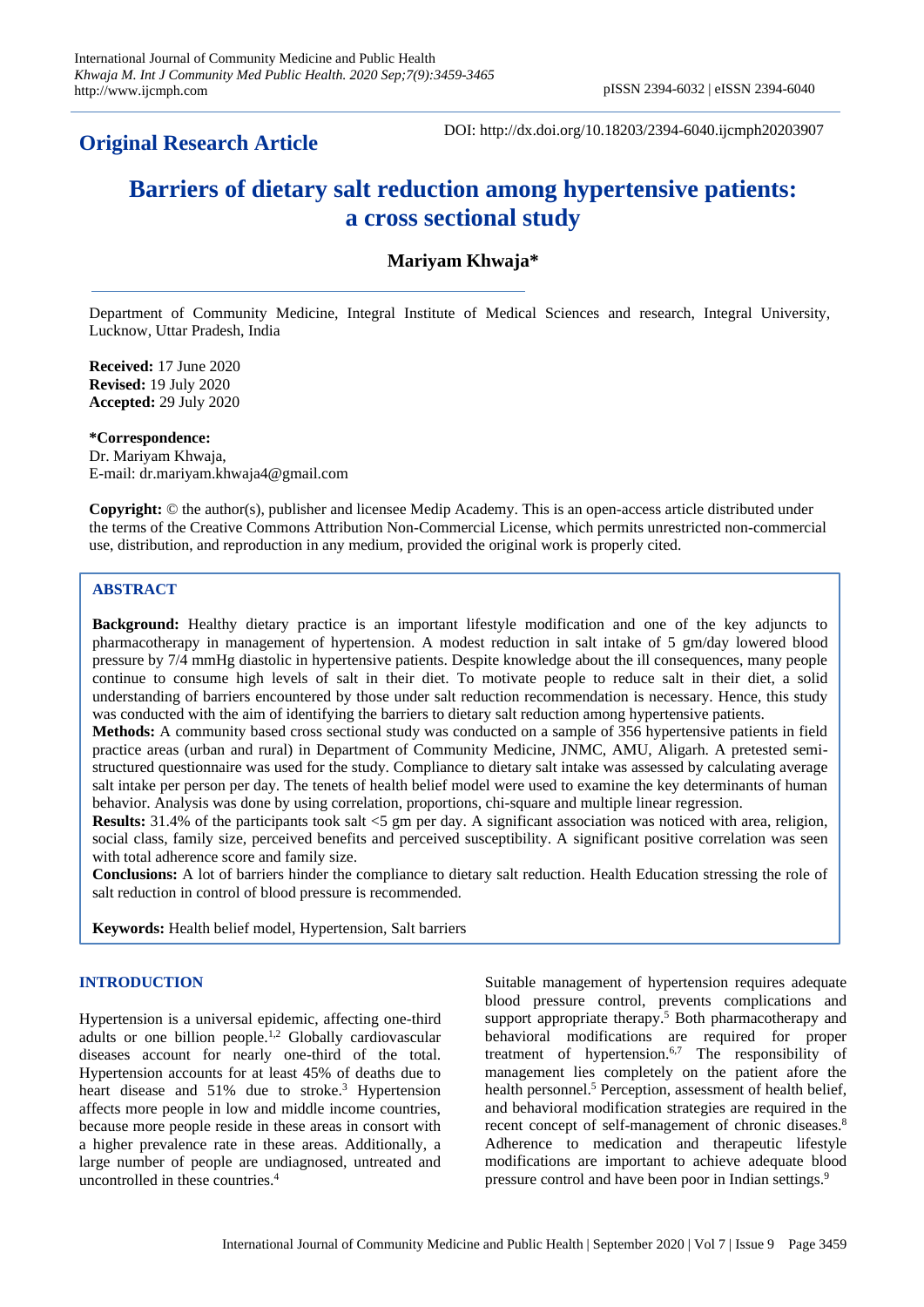High salt intake is an important behavioral and biological risk factor for hypertension. A modest reduction of 3.4 mm Hg and 1.5 mmHg was noted in resting systolic and diastolic blood pressure respectively. <sup>10</sup> Consumption of sodium more than 3.5 gm/day is also associated with cardiovascular events. 11-13 WHO recommends a reduction in salt intake to less than 5 gm/day (sodium 2 gm/day) to reduce blood pressure and risk of coronary heart disease and stroke. 14

Measured data on mean population salt intake are available mainly for high and middle income countries with the increased processing in food industry and a greater availability of processed foods both in urban and rural areas of low and middle income countries, sources of sodium are shifting towards these foods.<sup>15</sup>

As per global Status of NCD 2014, intakes of sodium appear highest in south east and central Asia and parts of Europe. WHO regions of Americas, and European and Western Pacific regions also show salt consumption higher than the WHO recommendations. The same report also presents the mean sodium intake in India to range between 3.5-4.24 gm/day.<sup>15</sup>

Understanding from other countries have suggested poor compliance to dietary modification among patients with chronic diseases.16-18 Similarly, poor diet related health care practices have also been reported in different settings in India. $19-21$ 

Many physical and psychological theories have been used to scrutinize the factors in milieu of compliance. Average family size, preference of food, duration of hypertension, no. of pills, and other socio-demographic factors play a role in defining the compliance. Apart from this some psychological and behavioral dynamic have a major impact on the compliance. When these variables were conceptualized in the context of health-related behavior, the correspondences are (a) the desire to avoid illness and (b) the belief that a specific action will prevent illness. The HBM contains several primary concepts that predict why people will take action to prevent, to screen for, or to control illness conditions; these include susceptibility, seriousness, benefits and barriers to a behavior, and cues to action. 22

A dearth of literature on dietary practices remains in Uttar Pradesh. The need of the hour to apprehend the culture specific facilitating and hindering factors that influence the adoption of healthy dietary practices among patients with hypertension. Hence the current study was conducted with the aim of identifying the barriers and facilitators to dietary salt reduction among hypertensive patients.

#### **METHODS**

This was a community based cross-sectional study conducted in the field practice areas (urban and rural) of Department of Community Medicine, JNMC, AMU, Aligarh from July 2015 to June 2016.

This study was a part of a larger study which was conducted to measure the compliance to drug adherence. Based on a previous study, prevalence for sample size calculation was taken as 15.3%. <sup>23</sup> At 95% confidence with a marginal error of 5% sample size and 10% nonresponse simple size was calculated as 356. Out of these 6 participants were excluded. A total of 350 hypertensive patients were included in the study by a simple random sampling from a list of all the hypertensive in the field practice area which was prepared by door to door survey. Line listing was done to avoid overlapping of patients. From the list, the sample to be drawn from each area was calculated depending on proportionate to population sampling method.

#### *Inclusion criteria*

All the patients  $\geq$ 18 years and who had taken antihypertensive for at least one month were included in the study.

#### *Exclusion criteria*

The patients who did not give consent and who were too sick to participate in the study. Also, excluded from the study was pregnancy induced hypertension.

A pre-designed and pre-tested proforma was used in the study.





The average salt intake per day was calculated by dividing the monthly intake with the number of family members and later the same divided by 30 to get the daily intake. A five point Likert scale was used to analyze different components of health belief model. Some questions were set such that the highest score did not reflect the worst scenario of none-compliance. To resolve these scores were reversed. For each element all the items were added to get a total score. Further dichotomization was done into two groups: high and low. Analysis was done by using correlation, proportions, chi-square and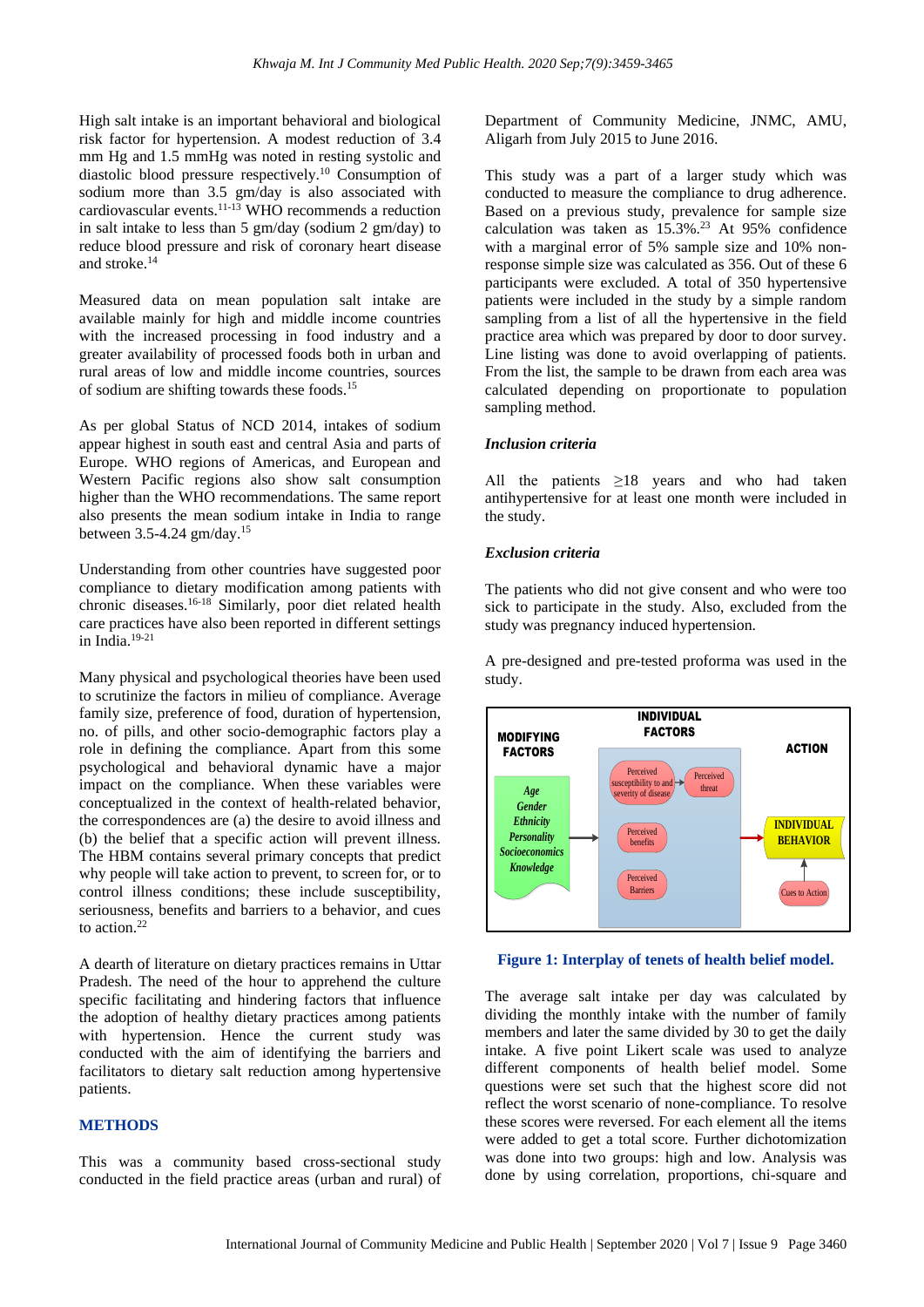multiple linear regression. Data was analysed using the SPSS version 20.0.

Ethical clearance was obtained from institutional ethics committee, JN Medical College, AMU, Aligarh. Informed written consent was taken from each patient before interview. The nature and purpose of the survey were explained to them.

# **RESULTS**

Out of the 356 patients who participated in the study, 6 participants were excluded from the study because they were too sick to participate in the study. The mean age of the respondents was  $58.95 \pm 10.24$  with a range of 33-89 years. There were 245 males (70%) and 105 females (30%). Nearly one third of the population did not have a formal education. There was closely an equal distribution of population based on religion. Around 60% of the population was engaged in a job of any form.

Around 31% of the population testified an average consumption of salt per day of  $\leq$ 5 gm/day.

However, the method adapted for assessing the average salt consumption contributes only an approximate measure of average salt consumption.

A two-predictor logistic model was fitted to the data to test the research hypothesis to test the relationship between a hypertensive patient compliant to dietary salt

and his age, gender and other socio-demographic factors. The model was first tested for the assumptions like linearity of logit (significance values for the interactions was more than 0.05) and multicollinearity (tolerance > 0.1 and VIF<10). A Cox and Snell R square (0.138) and Nagelkerke's R square (0.194) suggested that the model was a good fit. Further, a non-significant chi-square statistic by Hosmer and Lomeshaw test  $(\chi^2=12.186$  and p=0.143) supports the above. The overall percentage of classification of the model with the predictors was 73.1%.



#### **Figure 2: Distribution of salt consumption.**

The result showed that:

Predicted logit of (compliance)=  $1.337 + (-0.853) \times$  area  $+ (-0.106) \times$  family size  $+ 1.218 \times$  (social class 1)  $+ 0.868$  $\times$  (social class 3).

| <b>Predictors</b>   |                      | <b>B</b> | <b>S.E.</b> | <b>Wald</b> | df | Sig.     | Exp(B) |
|---------------------|----------------------|----------|-------------|-------------|----|----------|--------|
| Step 1 <sup>a</sup> | Gender $(1)$         | $-0.318$ | 0.603       | 0.278       |    | 0.598    | 0.728  |
|                     | Area $(1)$           | $-0.853$ | 0.353       | 5.832       |    | $0.016*$ | 0.426  |
|                     | Religion $(1)$       | 0.447    | 0.350       | 1.632       |    | 0.201    | 1.564  |
|                     | Marital group (1)    | $-0.324$ | 0.327       | 0.985       |    | 0.321    | 0.723  |
|                     | Occupation group     |          |             | 0.130       | 2  | 0.937    |        |
|                     | Occupation group (1) | 0.048    | 0.665       | 0.005       |    | 0.943    | 1.049  |
|                     | Occupation group (2) | $-0.109$ | 0.579       | 0.035       |    | 0.851    | 0.897  |
|                     | Type of family $(1)$ | 0.239    | 0.338       | 0.498       |    | 0.480    | 1.270  |
|                     | Family size          | $-0.106$ | 0.043       | 5.944       |    | $0.015*$ | 0.900  |
|                     | Social class         |          |             | 7.286       | 4  | 0.122    |        |
|                     | Social class (1)     | 1.218    | 0.523       | 5.426       |    | $0.020*$ | 3.382  |
|                     | Social class (2)     | 0.425    | 0.448       | 0.899       |    | 0.343    | 1.530  |
|                     | Social class (3)     | 0.868    | 0.410       | 4.474       |    | $0.034*$ | 2.382  |
|                     | Social class (4)     | 0.517    | 0.356       | 2.107       |    | 0.147    | 1.676  |
|                     | Education $2(1)$     | 0.187    | 0.344       | 0.294       |    | 0.587    | 1.205  |
|                     | Age                  | $-0.001$ | 0.015       | 0.005       |    | 0.942    | 0.999  |
|                     | Constant             | 1.337    | 1.163       | 1.321       |    | 0.250    | 3.807  |

#### **Table 1: Logistic regression analysis for compliance of daily dietary salt and socio demographic variants (n=350).**

Variable(s) entered on step 1: Gender, Area, Religion, marital\_group, occupation\_gp, Type\_family, Family\_size, social\_class, education\_2, age \*p<0.05.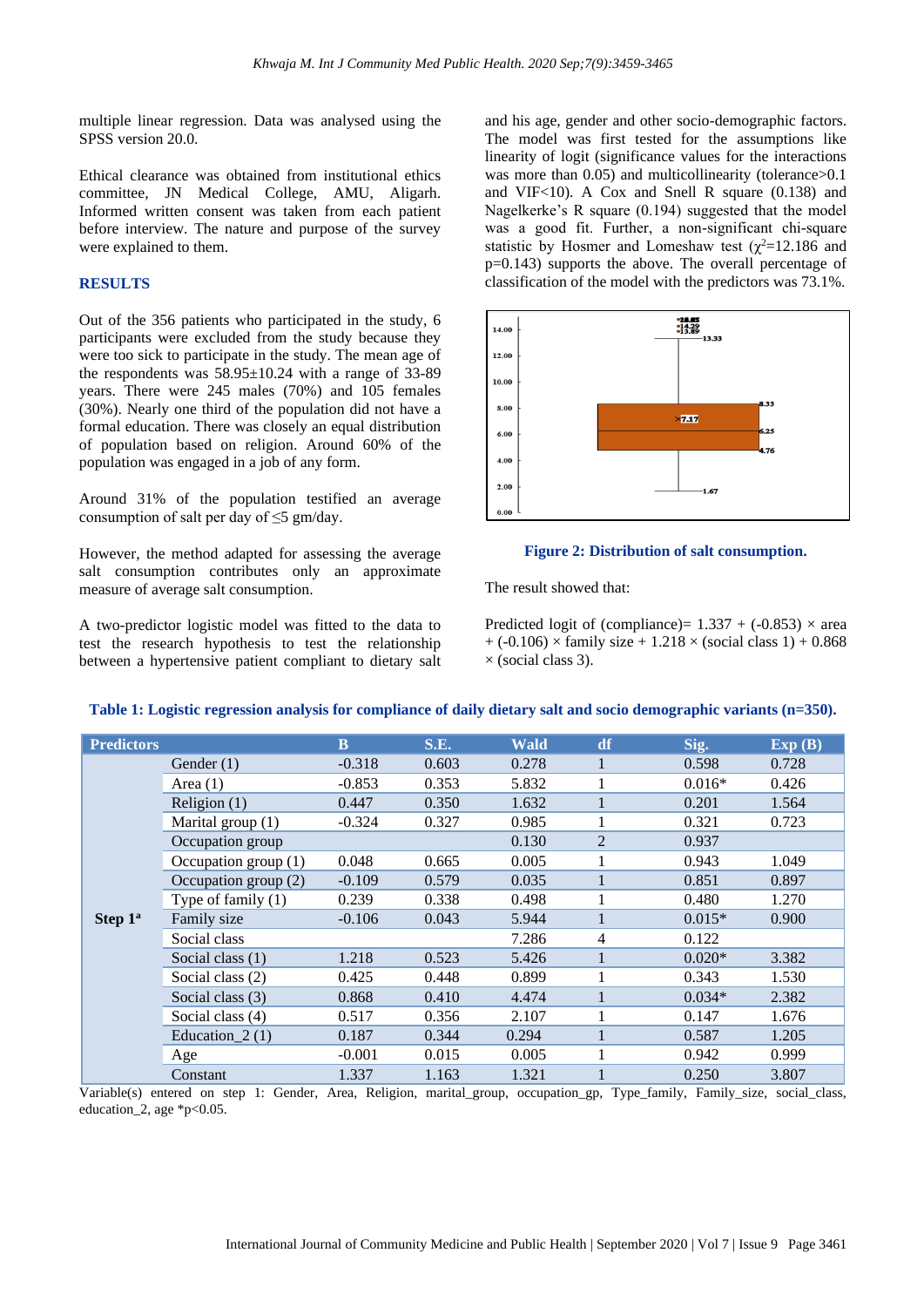According to the model, the log of odds of compliance to daily dietary salt intake was negatively related to area and family size and positively related to social class. In other words, higher the family size lesser will be the compliance to daily dietary salt intake. Similarly, a better compliance was also testified in the urban area. An upper socioeconomic class was also related to a better compliance with daily dietary salt intake (Table 1).

Effect of compliance to daily salt intake was analyzed by some ancillary measures like use of table salt/pickles/chutneys. 300 patients rarely or never added salt while only 4 patients added salt without even tasting the food. A regular use of pickles and chutneys in food was discerned in 17.4% of the people. Those patients whose family members added extra salt to their diet had around thrice more odds of a better compliance to daily average salt intake. Similarly, the odds of compliance were twice superior in those patients predictable of using table salt.



**Figure 3: Use of salt in ancillary methods.**

Lack of support from the family, difficulty in adhering to a diet different from the family, lack of knowledge were some of the reasons of noncompliance to dietary modifications. Other reasons included peer pressure, accessibility and cost to preparing a healthy diet.



**Figure 4: Reasons of non-compliance with diet.**

Psychological and behavioral dynamics were gauged using the doctrines of health belief model. The distribution of average salt consumption per person per day was non parametric, so Spearman's RHO bivariate correlation was used to decrypt its relationship with different tenets of HBM. A higher daily assuredly determines a poor compliance average salt intake a five point Likert's scale was used to record responses for each of the element of HBM. Some questions here were set such that the highest score did not reflect the worst scenario of none-compliance. To resolve these scores were reversed for perceived severity.

A significant positive correlation  $(r=0.106, p=0.048)$  was noticed with perceived severity. Perceived susceptibility to complications, perceived benefits and perceived cues to action had a significant positive correlation with compliance to dietary salt (negative correlation with average dietary salt intake).



#### **Figure 5: Correlation between average salt consumption per day and total score of tenets of HBM.**

A two-predictor logistic model was again fitted to the data to test the relationship between a hypertensive patient compliant to dietary salt and psychological and behavioral factors (HBM). The model was first tested for the assumptions like linearity of logit (significance values for the interactions was more than 0.05) and multicollinearity (tolerance>0.1 and VIF<10). A Cox and Snell R square (0.060) and Nagelkerke's R square (0.084) suggested that the model was a good fit. Further, a nonsignificant chi-square statistic by Hosmer and Lomeshaw test  $(\chi^2=0.003$  and p=0.999) supports the above. The overall percentage of classification of the model with the predictors was 69.7%.

The result showed that:

Predicted logit of (compliance) =  $20.811 + (6.618)$  × perceived benefits

Consistent with the model, the log of odds for compliance to daily dietary salt intake had a significant positive association with perceived benefits.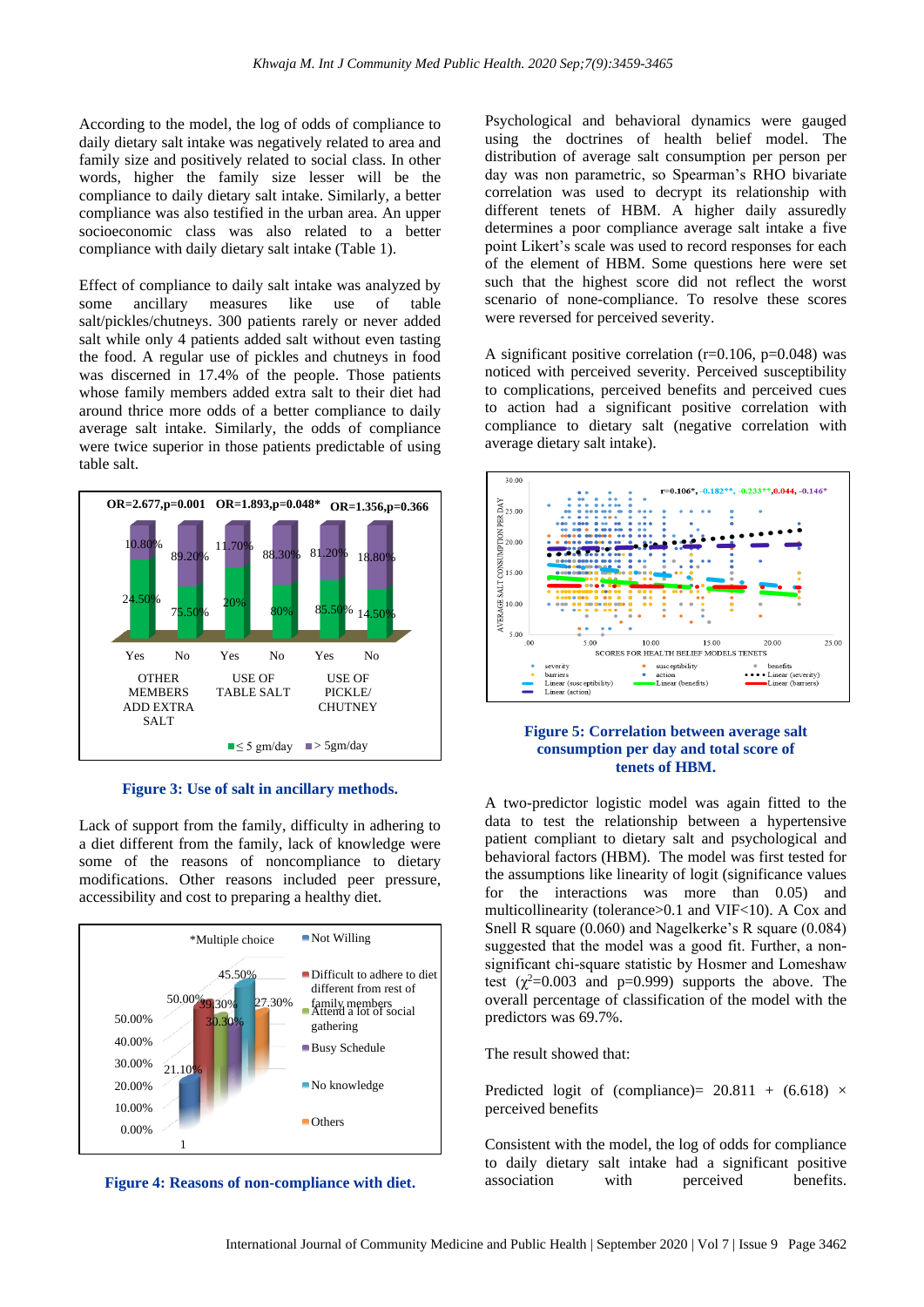| <b>Predictors</b>            | В         | S.E.      | Wald  | Df | Sig.     | Exp(B)         |
|------------------------------|-----------|-----------|-------|----|----------|----------------|
| Susceptibility category (1)  | $-0.378$  | 0.245     | 2.372 |    | 0.124    | 0.686          |
| <b>Benefits category</b>     |           |           | 6.794 |    | 0.033    |                |
| <b>Benefits category (1)</b> | $-20.767$ | 15722.528 | 0.000 |    | 0.999    | 0.000          |
| Benefits category (2)        | $-19.997$ | 15722.528 | 0.000 |    | $0.999*$ | 0.000          |
| <b>Barriers category (1)</b> | 20.117    | 14575.440 | 0.000 |    | 0.999    | 545332175.436  |
| <b>Action category (1)</b>   | 0.060     | 42754.161 | 0.000 |    | 1.000    | 1.062          |
| Constant                     | 21.023    | 15722.528 | 0.000 |    | 0.999    | 1349435776.129 |

**Table 2: Logistic regression analysis for compliance of daily dietary salt and psychological and behavioral variants (n=350).**

Variable(s) entered on step 1: susceptibility cat., benefits cat., barriers cat., action cat. \*p<0.05.

A logistic regression was again tailored with compliance to daily dietary salt intake and five factors used to analyze the perceived benefits. A Cox and Snell R square (0.048) and Nagelkerke's R square (0.067) suggested that the model was a good fit. Further, a non-significant chisquare statistic by Hosmer and Lomeshaw test ( $\gamma^2$ =8.961 and  $p=0.346$ ) supports the above. The overall percentage of classification of the model with the predictors was 69.4%. The log of odds for compliance to dietary salt intake per day had a significant positive odd (Wald= 3.955, p=0.047\*) increase sense of well-being as a result to treatment.

## **DISCUSSION**

Perceived benefits, socioeconomic class, family size and area of residence were significant determinants of dietary salt reduction among hypertensive patients in the current study. The results of the existing study are important because they provide initial evidence of perceived barriers among hypertensive patients in the context of India chiefly Uttar Pradesh.

A significant urban-rural difference in daily dietary salt intake was noted in the current study comparable to the results in another study in northern India. $24$  Poor dietary practices in India were reported in other studies also, where worse cut off were reported in rural areas and among women.<sup>25</sup> Some of the possible reasons can be lack of knowledge and the cultural beliefs and practices prevalent in the country. A larger family size had a significant undesirable impact on the compliance to daily dietary salt intake. There is a scarcity of similar research, however a few studies report the impetus of social and family support.<sup>26</sup> A controlled salt intake was also found among a higher socioeconomic class similar to some other studies.<sup>27</sup>

Significant proportions are utilized for production of 'value-added foods' that are high in salt; pickles, savory snacks etc. Nevertheless, there was no significant association with use of such products in the present study. Use of table salt (adding salt before eating food) both by the patient and the family members had a significant adverse impact on compliance to dietary salt.

Privation of family support and deprived taste in food were the major barriers to compliance while a stout family support boosted the same. Unwillingness, lack of knowledge, frequent social gatherings, hassles in adhering to a diet different from the family were identified as common barriers in some other studies. 28,29 Unusual taste of food, accessibility and cost, family conflict and lack of family acceptance were some of the other key impediments to compliance.30-32 Role of social entrenchment on the road to achieving a better compliance is very well backed by above outcomes. Since the very practice of dietary modification involves a strong role of the family and society, hence likely to affect their dynamics, social support has to play a crucial role in compliance.<sup>33,34</sup> Family being a strong pillar, helps improve compliance by providing warmth and support both emotionally and practically, cushioning stress and heightening self-esteem.<sup>33</sup>

The success of HBM in predicting other health-related behaviors and the fact that salt-restriction belongs to health behavior domain strengthened its use in the current study. Susceptibility, severity, barriers and cues to action failed to explain the adherence to daily dietary salt intake. Even so, perceived benefits strongly predicted the same.

This study had a lot of limitations. The method used for estimation of daily dietary salt intake gave a rough estimate of daily dietary salt intake. There was a potential threat of recall bias and interviewer bias. Although many variables were taken into consideration, still there might be few variables missing that might have impact of dietary salt intake among hypertensive.

#### **CONCLUSION**

This study presents an analysis of patient's perception of barriers and facilitating factors to disease selfmanagement. There is an opportunity to improve disease self-management by better understanding specific barriers and facilitating factors that individuals face, based on their state of change, and also through the recognition that there are factors that surpass individual level selfmanagement.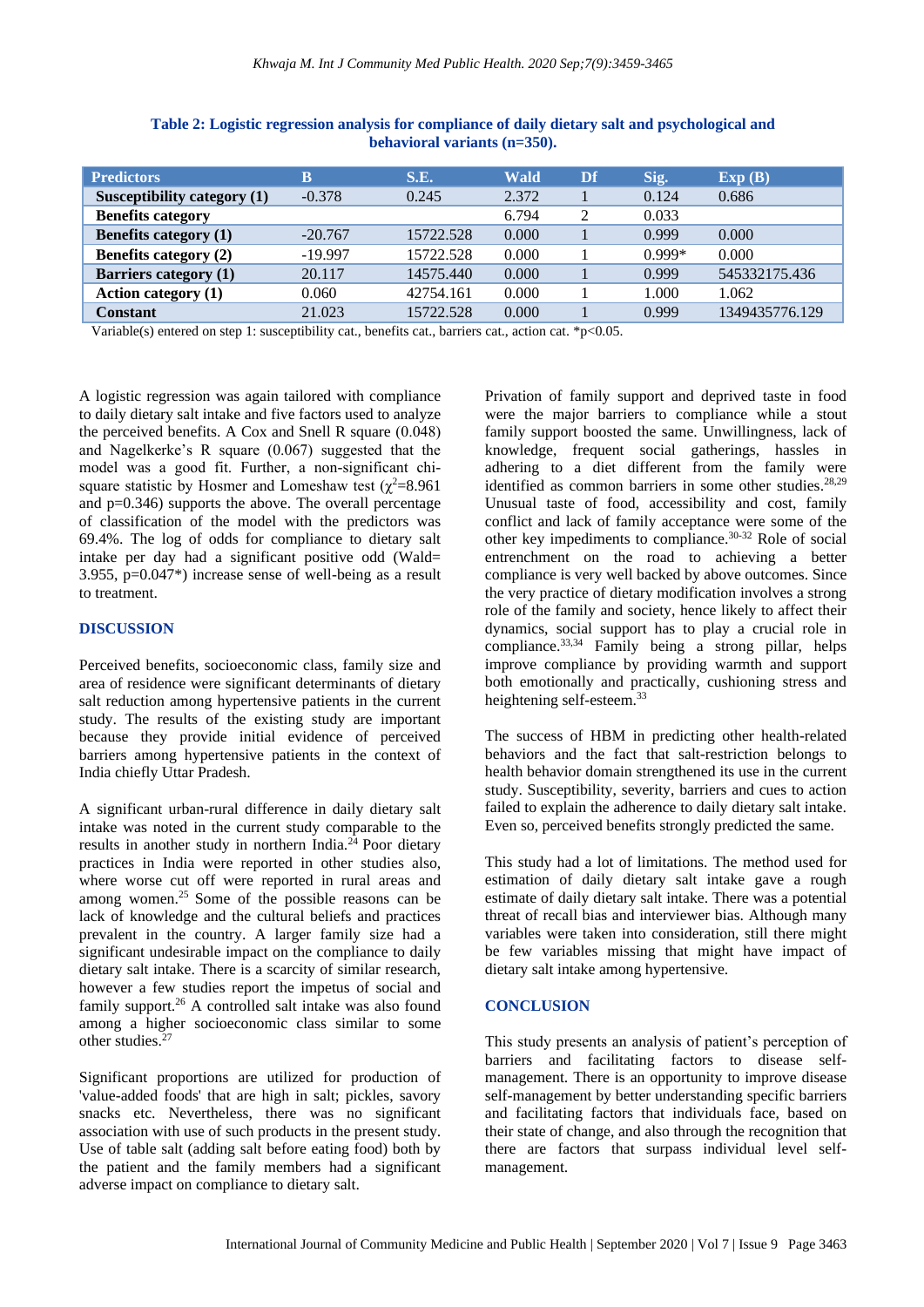Policies formulation at the national level to address diet concerns in the community as a step toward controlling hypertension is recommended. There should be a provision of locally available and affordable interventions such as quick home preparation of healthy food. Promotion of socialization and support by the family is also helpful in complying with dietary regimes. Health promotion at times in people's lives when substantial change occurs such as retirement or when children leave home should be emphasized.

This study opens the scope to further research. Qualitative research should be conducted to obtain much more detailed information about factors that could improve compliance. Studies aimed at comparing the lifestyle modifications compliance patterns in patients attending public and private health care centers should be conducted. Research should be conducted to demonstrate the effectiveness of the hypertension lifestyle modifications with regard to improved prognosis

## **ACKNOWLEDGEMENTS**

The authors are thankful to the patients for their valuable cooperation.

*Funding: No funding sources*

*Conflict of interest: None declared Ethical approval: The study was approved by the Institutional Ethics Committee Institutional Ethical Committee, JNMC, AMU, Aligarh*

# **REFERENCES**

- 1. Benjamin EJ, Muntner P, Alfonso A, Bittencourt M S, Callaway CW. Heart disease and stroke statistics-2019 update: a report from the American Heart Association. Afr J Prim Heal Care Fam Med. 2019;139(10).
- 2. Yoon SS, Fryar CD CM. Hypertension prevalence and control among adults: United States, 2015-2016. NCHS Data Brief. 2017;(289):1-8.
- 3. World Health Statistics. Causes of death 2008 : data sources and methods. Vol. 2010. World health organisation. 2011. Available at: http://www.who.int/healthinfo/global\_burden\_diseas e/cod\_2008\_sources\_methods.pdf.
- 4. World Health Organization. A global brief on Hypertension World Health Day 2013. World Health Organization. 2013. Available at: https://www.who.int/cardiovascular\_diseases/public ations/global\_brief\_hypertension/en/.
- 5. Shrivastava SRBL, Shrivastava PS, Ramasamy J. Role of self-care in management of diabetes mellitus. J Diabetes Metab Disord. 2013;12(1).
- 6. Dickinson HO, Mason JM, Nicolson DJ, Campbell F, Beyer FR, Cook J V, et al. Lifestyle interventions to reduce raised blood pressure: A systematic review of randomized controlled trials. J Hypertens. 2006;24(2):215-23.
- 7. Viswanathan V, Ranjan S. Diabetes- an ancient disease, epidemic and an economic burden for the present era. Indian J Med Res. 2016;143(April):389- 91.
- 8. Price MJ. An experiential model of learning diabetes self-management. Qualitat Health Res. 1993;3(1):29-54.
- 9. Arulmozhi S, Mahalakshmy T. Self-care and medication adherence among type 2 diabetics in Puducherry, Southern India: A hospital based study. J Clin Diagnostic Res. 2014;8(4):UC01-03.
- 10. World Health Organization. (2012). Effect of reduced sodium intake on blood pressure, renal function, blood lipids and other potential adverse effects. World Health Organization. Available at: https://apps.who.int/iris/handle/10665/79325.
- 11. Pfister R, Michels G, Sharp SJ, Luben R, Wareham NJ, Khaw KT. Estimated urinary sodium excretion and risk of heart failure in men and women in the EPIC-Norfolk study. Eur J Heart Fail. 2014;16(4):394-402.
- 12. O'Donnell M, Mente A, Rangarajan S, McQueen MJ, Wang X, Liu L, et al. Urinary sodium and potassium excretion, mortality, and cardiovascular events. N Engl J Med. 2014;371(7):612-23.
- 13. Mente A, O'Donnell MJ, Rangarajan S, McQueen MJ, Poirier P, Wielgosz A, et al. Association of urinary sodium and potassium excretion with blood pressure. N Engl J Med. 2014;371(7):601-11.
- 14. World Health Organization. Guideline: Sodium intake for adults and children. World Health Organization. 2012. Available at: https://www.who.int/nutrition/publications/guideline s/sodium\_intake\_printversion.pdf.
- 15. World Health Organization. Global status report on noncommunicable diseases 2014. World Health. 2014. Available at: https://www.who.int/nmh/ publications/ncd-status-report-2014/en/.
- 16. Willig Al, Richardson SB, Agne A CA. Intuitive eating practices among African-American women living with type 2 diabetes: a qualitative study. Nat Inst Health. 2014;114(6):889-96.
- 17. Nthangeni G, Steyn NP, Alberts M, Steyn K. Dietary intake and barriers to dietary compl iance in black type 2 diabetic patients attending primary health-care services. Public Health Nutr. 2007;5(2):329-38.
- 18. Fort MP, Alvarado-Molina N, Peña L, Mendoza Montano C, Murrillo S, Martínez H. Barriers and facilitating factors for disease self-management: A qualitative analysis of perceptions of patients receiving care for type 2 diabetes and/or hypertension in San José, Costa Rica and Tuxtla Gutiérrez, Mexico. BMC Fam Pract. 2013;14(131):1-9.
- 19. Rajashekharan D, Kulkarni V, Unnikrishnan B, Kumar N, Holla R, Thapar R. Self-care activities among patients with diabetes attending a tertiary care hospital in Mangalore Karnataka, India. Ann Med Health Sci Res. 2015;5(1):59-64.